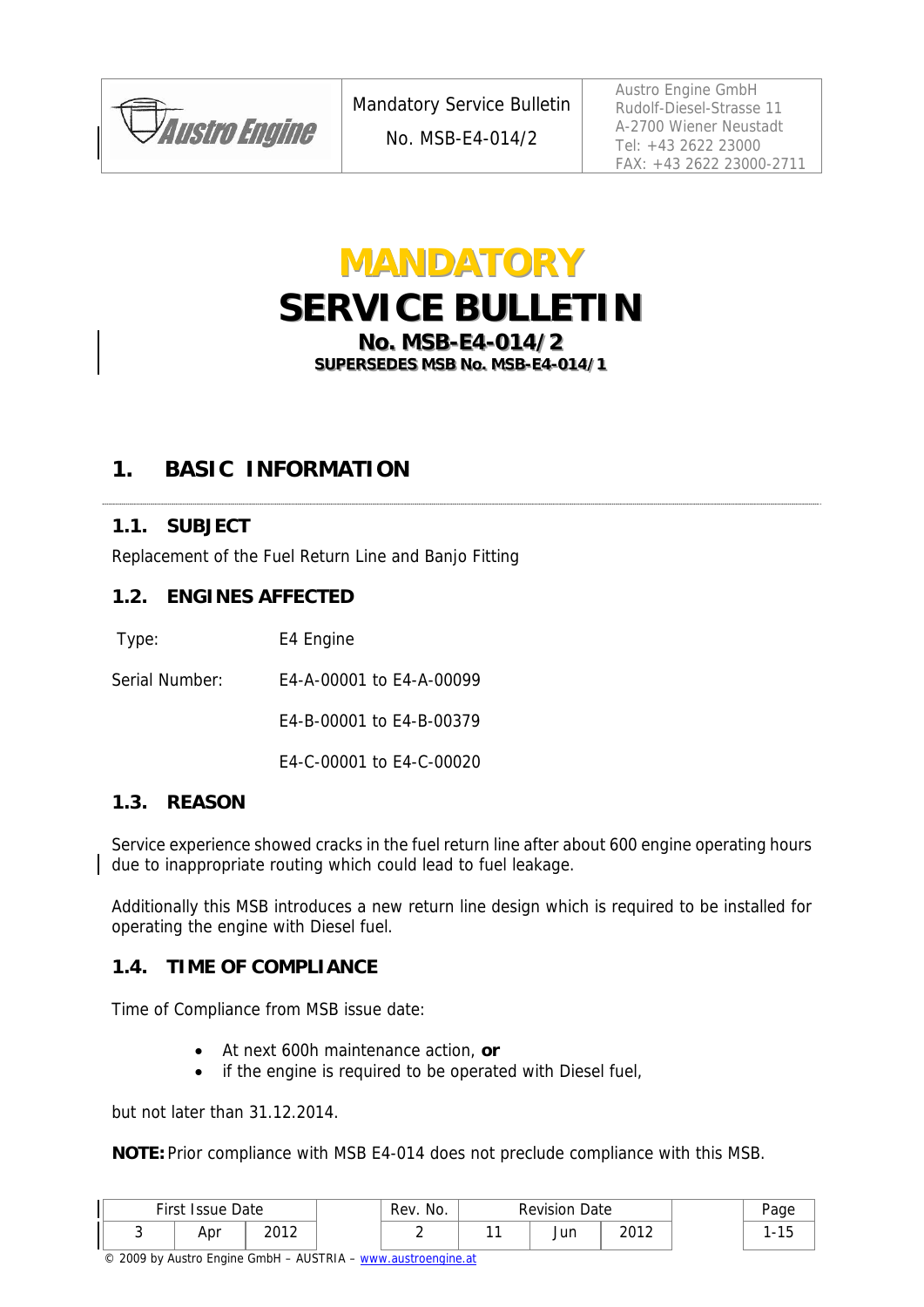### **1.5. RECURRING ACTION**

None.

## **1.6. CONCURRENT DOCUMENTS / REFERENCES**

Maintenance Manual – Doc. No.: E4.08.04, latest effective issue

#### **1.7. OTHER PUBLICATIONS AFFECTED**

None.

| First | <b>Issue Date</b> |              | Rev. No. | <b>Revision Date</b> |      | ∙aɑe |
|-------|-------------------|--------------|----------|----------------------|------|------|
|       | Apr               | ากา า<br>. L |          | Jun                  | วกาว |      |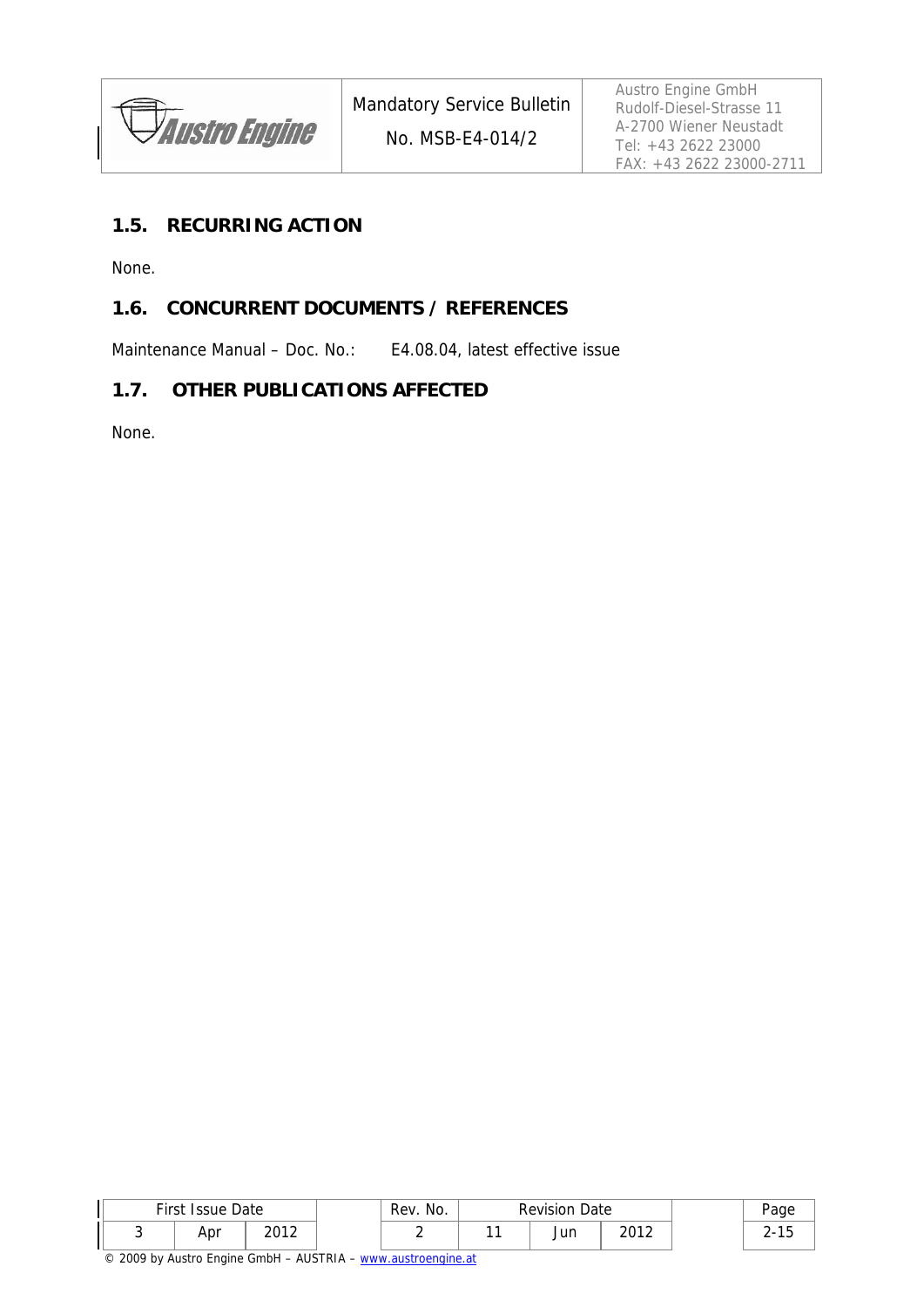

Austro Engine GmbH Rudolf-Diesel-Strasse 11 A-2700 Wiener Neustadt Tel: +43 2622 23000 FAX: +43 2622 23000-2711

## **2. TECHNICAL DETAILS**

## **2.1. ACCOMPLISHMENT / INSTRUCTIONS**

The following instructions have to be followed to comply with this MSB.

- 1. "Removal of the Injector Cover" according to Maintenance Manual E4.08.04, chapter 85-00-11.
- 2. Replacement of the Injector Return Line and Banjo Fitting according the following steps:



| First<br>Issue Date |      | No.<br>∵ Rev. . | <b>Revision Date</b> |      |  |
|---------------------|------|-----------------|----------------------|------|--|
| Apr                 | າດ1າ |                 | Jun                  | 2012 |  |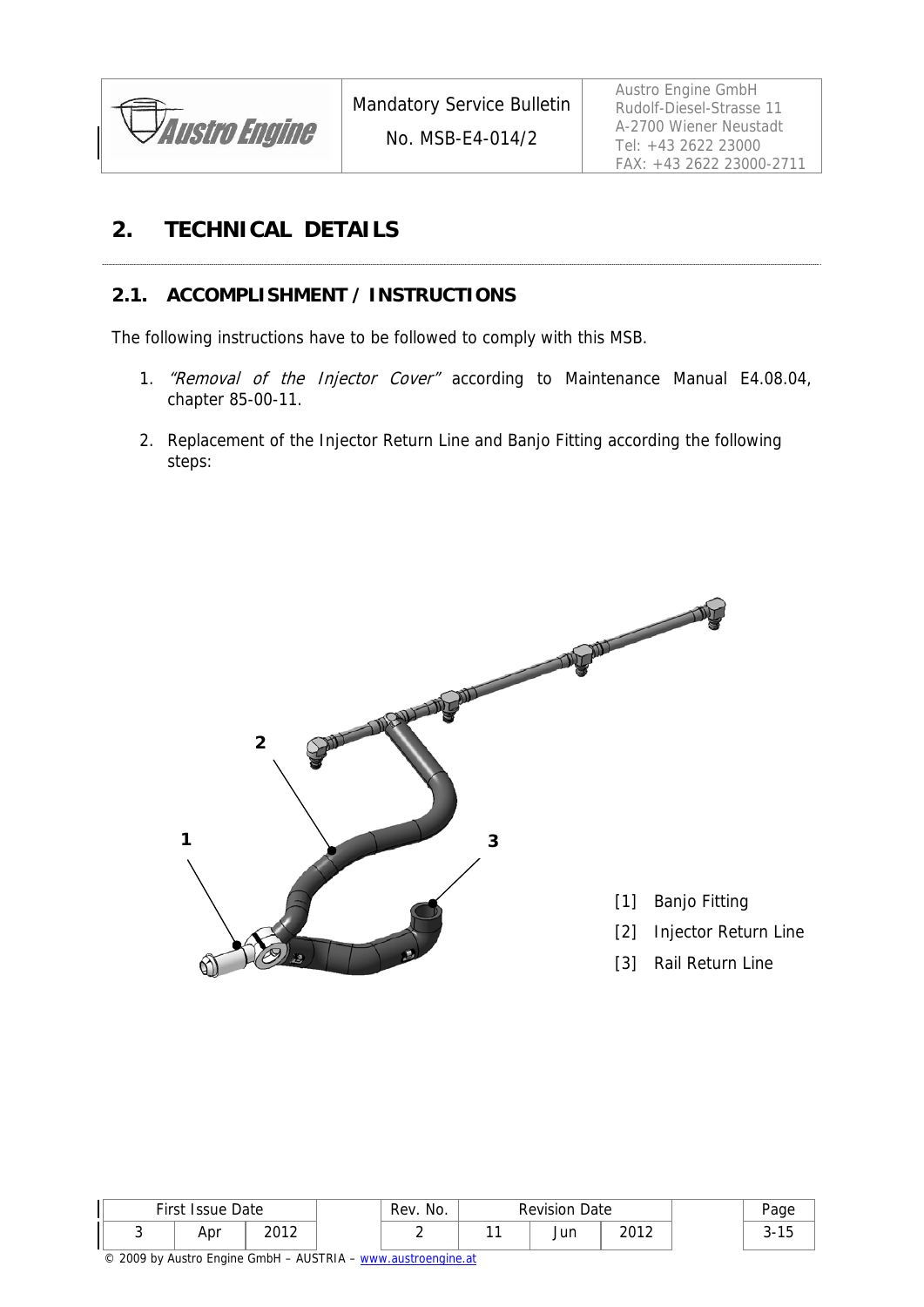*Austro Engine* 

Mandatory Service Bulletin No. MSB-E4-014/2

Austro Engine GmbH Rudolf-Diesel-Strasse 11 A-2700 Wiener Neustadt Tel: +43 2622 23000 FAX: +43 2622 23000-2711

# Step 1

Initial situation.



Step 2

Disconnect the harness.



#### Step 4

Disconnect the Banjo Fitting [1].



Plug the High Pressure Pump outlet to avoid contamination of the fuel system.



| First Issue Date |      | No.<br>Rev. | <b>Revision Date</b> |      | Page     |
|------------------|------|-------------|----------------------|------|----------|
| Apr              | າດ1າ |             | Jun                  | 2012 | $\cdots$ |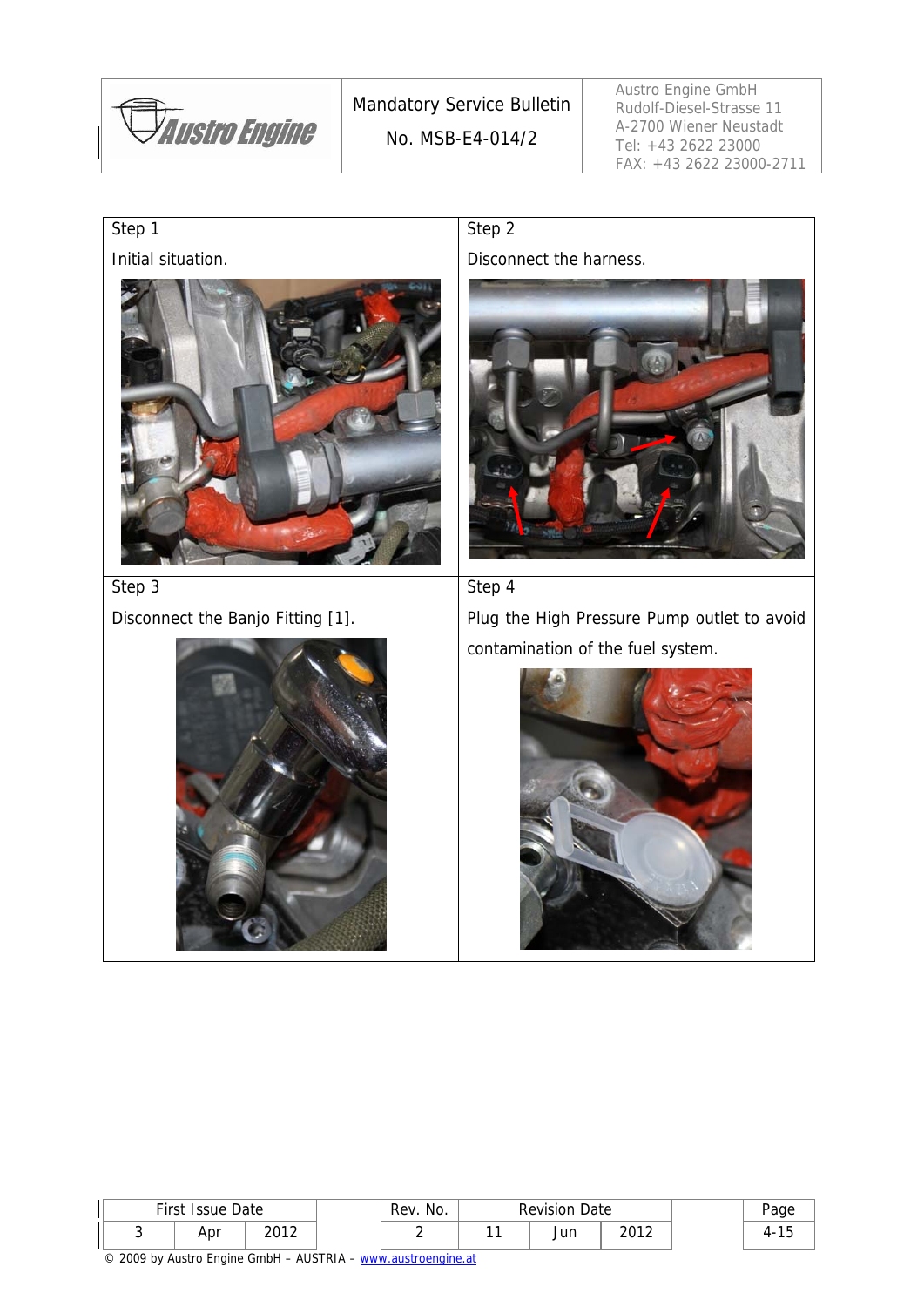

Mandatory Service Bulletin No. MSB-E4-014/2

Step 6

Austro Engine GmbH Rudolf-Diesel-Strasse 11 A-2700 Wiener Neustadt Tel: +43 2622 23000 FAX: +43 2622 23000-2711

#### Step 5

Disconnect the Rail Return Line [3].

Take care not damaging the Rail Return Line while demounting the fire sleeve. The Rail Return Line including Clamps need to be reinstalled.



Step 7

It is possible to cut the Injector Return Line [2] for an easier disassembly.



Plug the Rail outlet to avoid contamination of the fuel system.





Leave the rest of the Injector Return Line [2] connected till the final assembly to avoid contamination of the fuel system.



| First Issue Date |      | No.<br>Rev. | <b>Revision Date</b> |      | Page |
|------------------|------|-------------|----------------------|------|------|
| Apr              | າດ1າ |             | Jun                  | 2012 |      |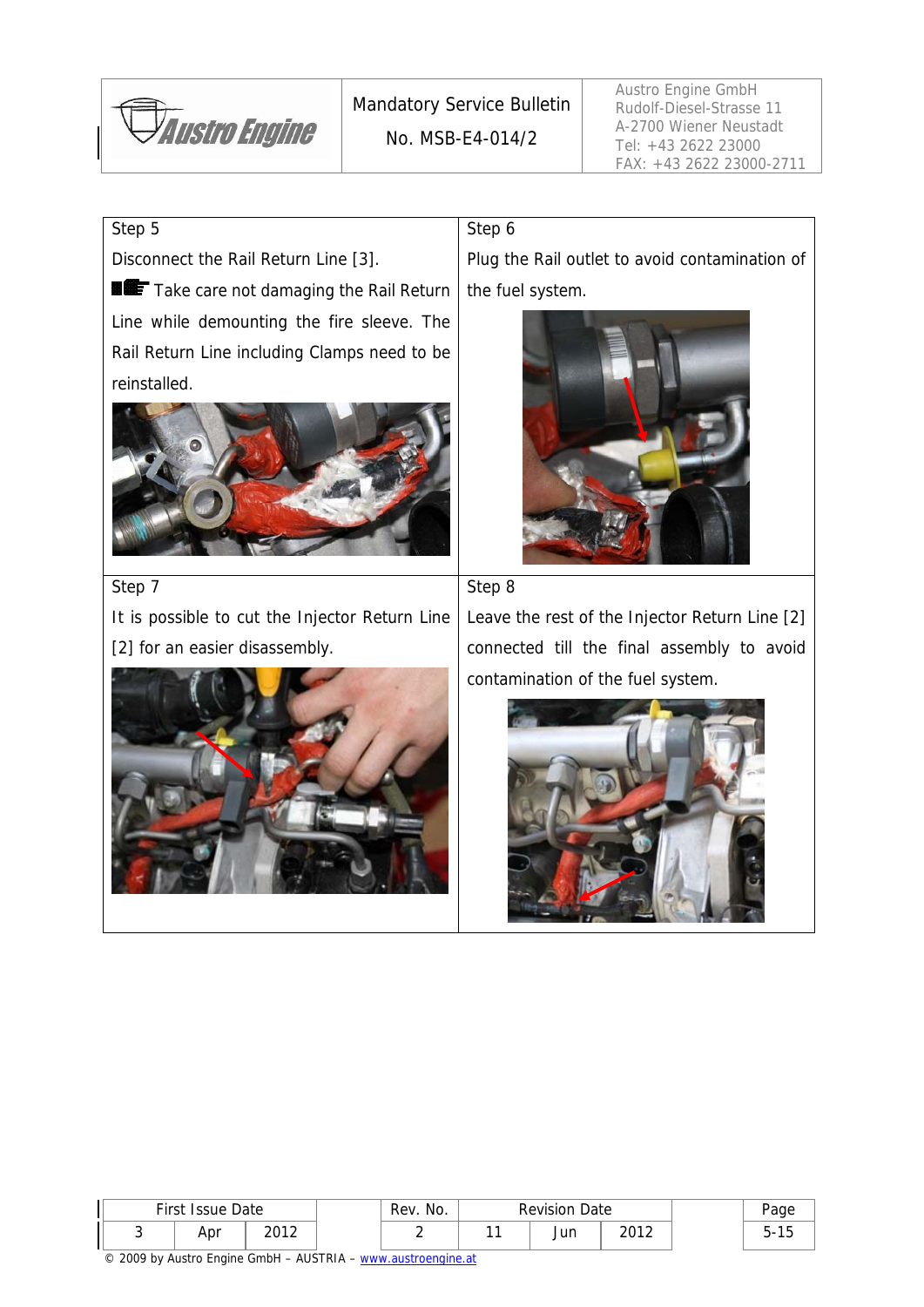*Austro Engine* 

#### Step 9

Step 11

Disassemble the Rail Return Line [3] from the old Banjo Fitting [1] and clean them from remaining sealant and fire sleeve.



#### Step 10

Step 12

Take the new Banjo Fitting [4] and assemble them with the Rail Return Line [3], clamp and new fire sleeve.





Assemble the new Injector Return Line [5] with the new clamp and the new fire sleeve to the Banjo Fitting [4]. Pull the fire sleeves over the



Use sealant (for material specification see

chapter 3.1) to insolate the fire sleeve ends.

| <b>First Issue Date</b> |       | No.<br>Rev. | <b>Revision Date</b> |     |       |  |  |
|-------------------------|-------|-------------|----------------------|-----|-------|--|--|
| Apr                     | าก1 า |             |                      | Jun | າດ1 າ |  |  |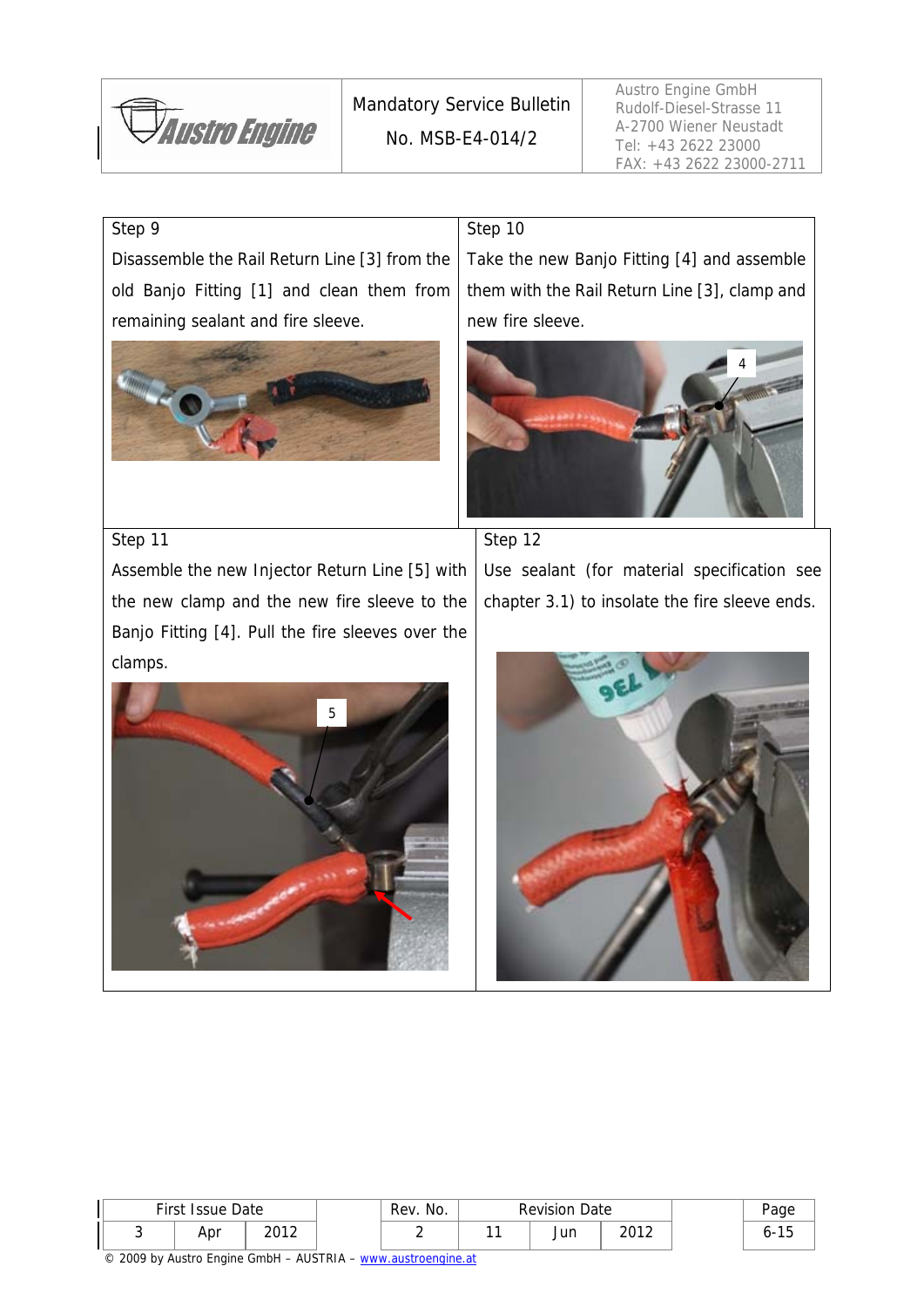

#### Step 13

Disassemble the Injector Return Line [2].

**Take care not damaging the connector.** 



#### Step 14

Before assembly blast the preassembly to avoid contamination of the fuel system.



#### Step 15

Route the hose as shown and connect the Injector Return Line [5] with new clamp.

Step 16

Connect the Rail Return Line [3] to the Rail outlet using clamp tool.



| First Issue Date |      | Rev. No. | <b>Revision Date</b> |      |  |  |
|------------------|------|----------|----------------------|------|--|--|
| Apr              | າດ1າ |          | Jun                  | 2012 |  |  |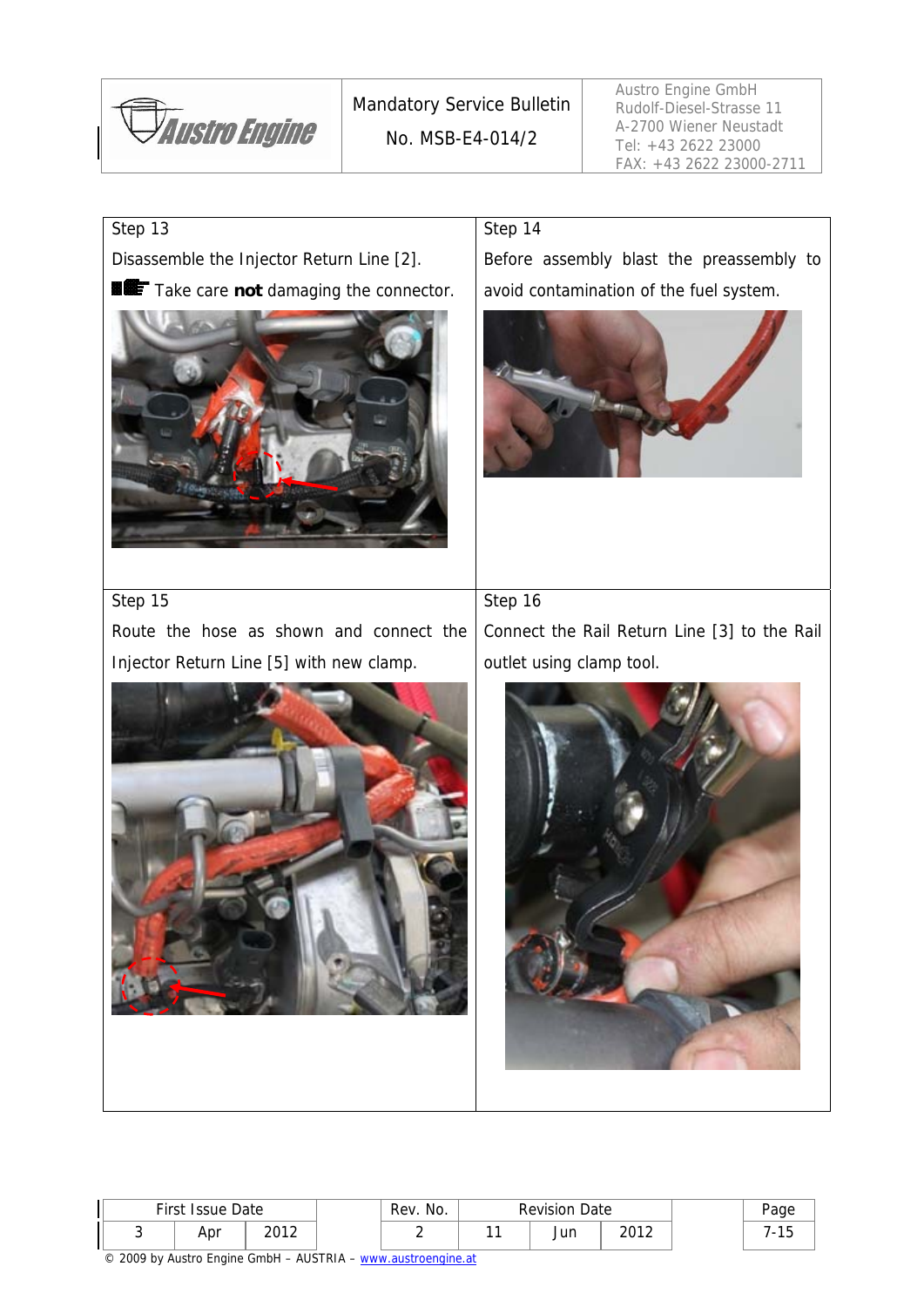

Step 18

Austro Engine GmbH Rudolf-Diesel-Strasse 11 A-2700 Wiener Neustadt Tel: +43 2622 23000 FAX: +43 2622 23000-2711

## Step 17

Torque the Banjo Fitting [4] with the Banjo Bolt with 25Nm.

Do not forget to use two new washers.



Pull the fire sleeves over the clamps and use sealant (for material specification see chapter 3.1) to insolate the fire sleeve ends.



## Step 19

Do not forget to reconnect the harness.



| First Issue Date<br>າດ1າ |  | Rev. No. | <b>Revision Date</b> |     | Page |    |
|--------------------------|--|----------|----------------------|-----|------|----|
| Apr                      |  |          |                      | Jun | 2012 | o- |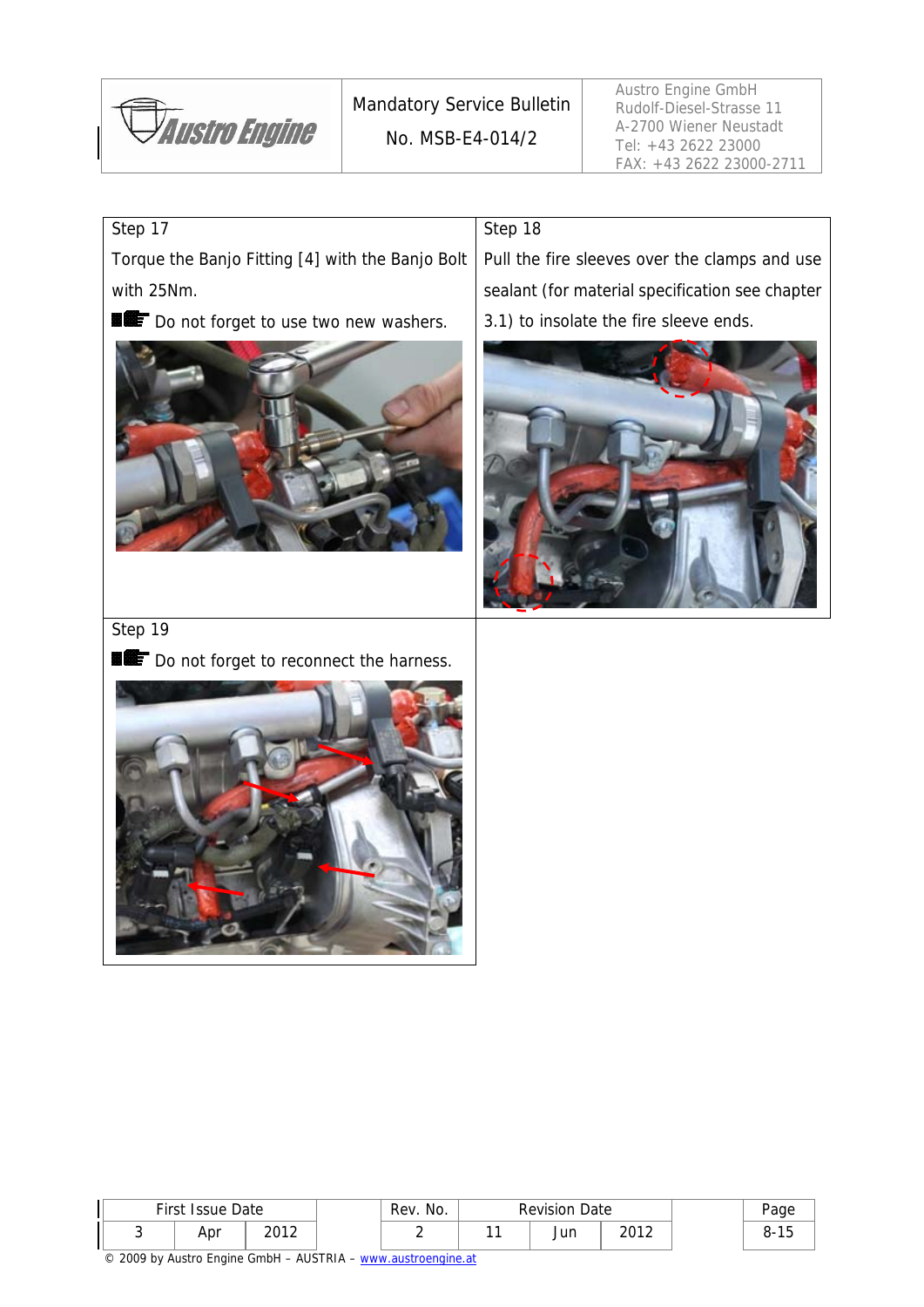

3. Clean surface and install the oil separator hose and injector cover according the following steps:



|  | First Issue Date |      | Rev.<br>NO. | <b>Revision Date</b> |      |  |  |
|--|------------------|------|-------------|----------------------|------|--|--|
|  | Apr              | 2012 |             | Jun                  | 2012 |  |  |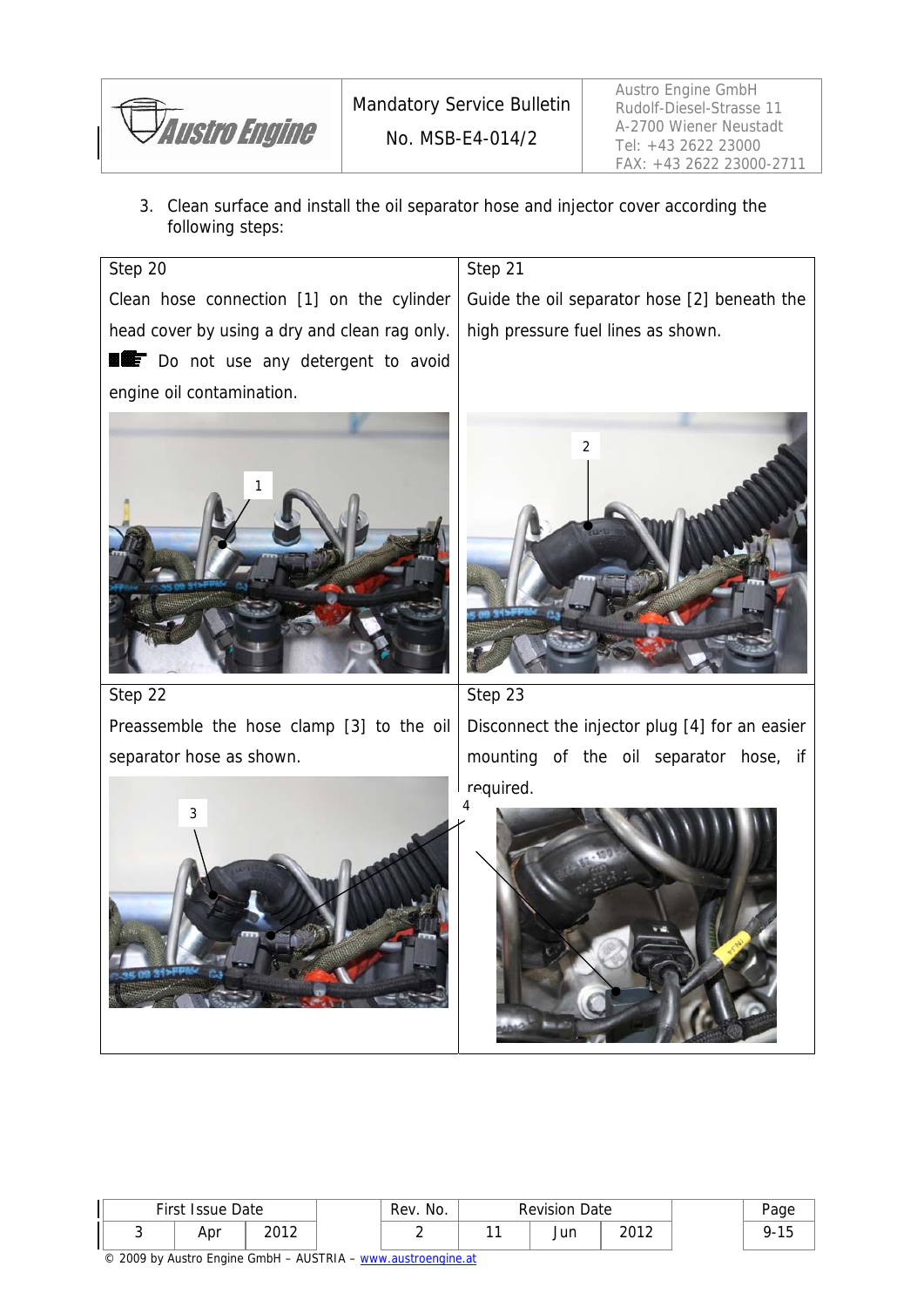

#### Step 24

Push the oil separator hose [2] over the hose connection [1] and fix it with the hose clamps [3].



Step 26: In case the oil separator hose has been disassembled from the oil separator assembly:

After assembly of the oil separator hose to the cylinder head cover, the hose needs to be connected to the oil separator assembly [6] which is installed on the injector cover [7].



Step 25

Do not forget to reassemble the injector plug [4].



Step 27: In case the oil separator hose has been disassembled from the oil separator assembly:

Push the oil separator hose [2] on to the oil separator assembly [6] and fix them with the hose clamps [3].



| First Issue Date |                 | Rev. No. | <b>Revision Date</b> |      |     |
|------------------|-----------------|----------|----------------------|------|-----|
| Apr              | ากา า<br>20 I Z |          | Jun                  | วกาว | IU- |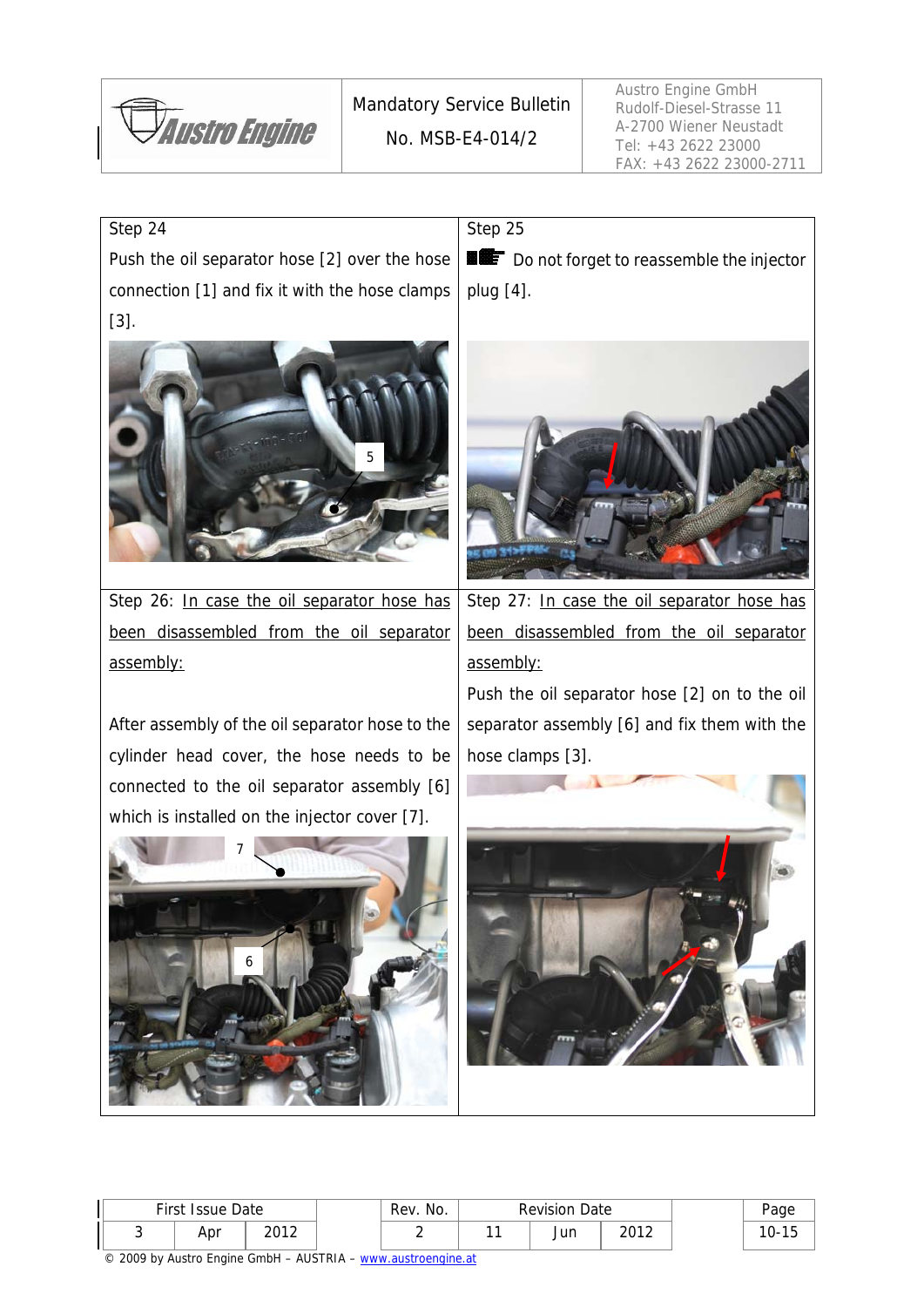

#### Step 28

by torsion.

**PLE** Please take care during the oil separator hose installation that the hose is not stressed Step 29

**EXECT** Close the injector cover carefully to avoid stress to or jamming of the oil separator hose.





#### Step 30

Before mounting of the injector cover slightly push the hose towards the direction shown. This helps to avoid jamming of the oil separator hose.



- 4. For final installation refer to Maintenance Manual E4.08.04 chapter 85-00-12 "Installation of Injector Cover".
- 5. After engine ground run (which is part of scheduled maintenance procedure) torque the Banjo Bolt again with 25Nm.

| First Issue Date |       | Rev. No. | <b>Revision Date</b> |      | age |
|------------------|-------|----------|----------------------|------|-----|
| Apr              | ากา า |          | Jun                  | 2012 |     |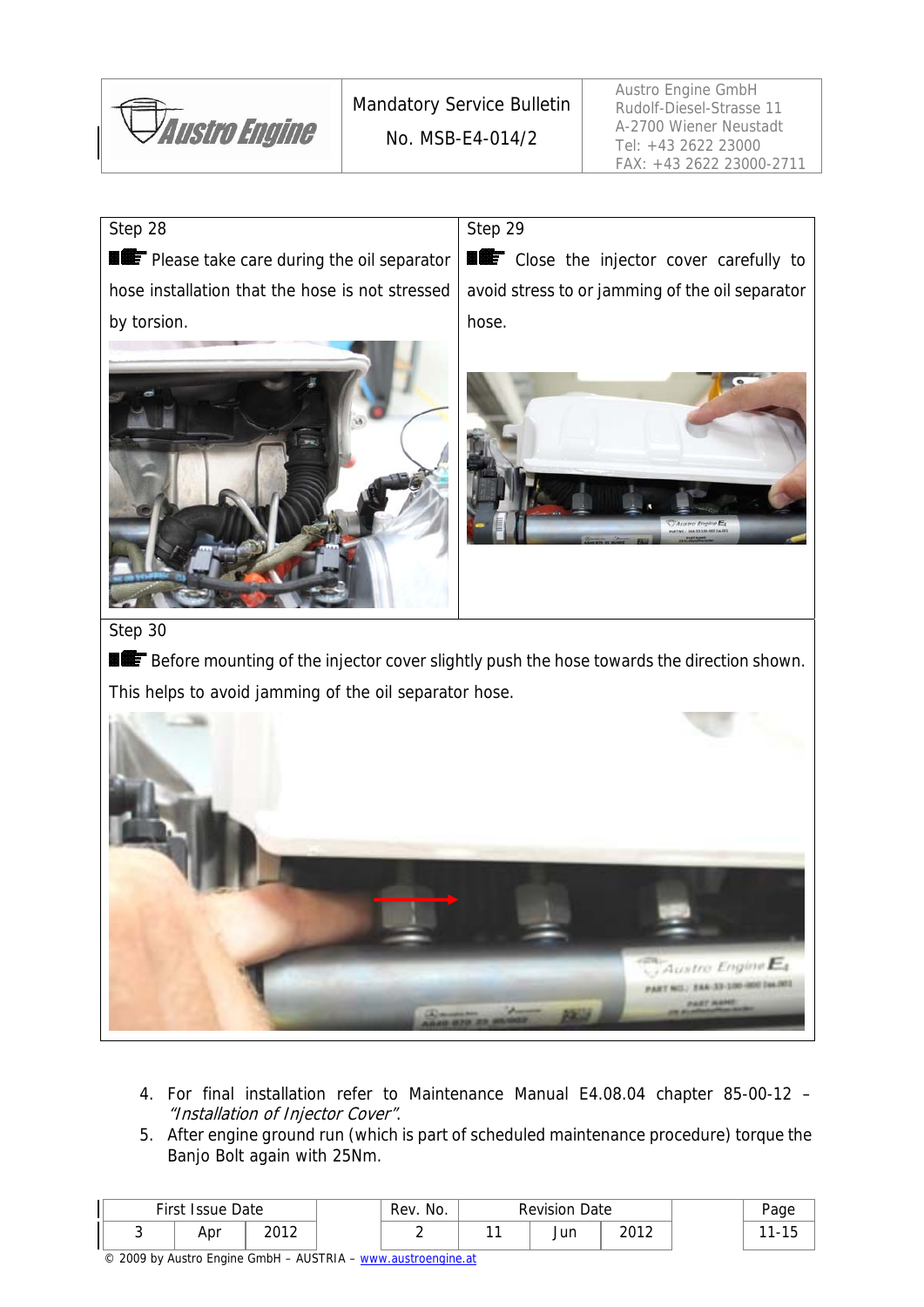**Austro Engine** 

Austro Engine GmbH Rudolf-Diesel-Strasse 11 A-2700 Wiener Neustadt Tel: +43 2622 23000 FAX: +43 2622 23000-2711

#### **2.2. ILLUSTRATIONS**

Refer to chapter 2.1.

#### **2.3. MASS (WEIGHT)**

No change.

#### **2.4. APPROVAL STATEMENT**

The technical information or instructions contained in this document relate to the Basic Type Design which has been approved by EASA and to the Design Change Report No. MDC-E4-276 which has been approved under the authority of DOA No. EASA.21J.399.

The technical content of this document has been approved under the authority of DOA No. EASA.21J.399.

| First Issue Date<br>Rev. No. |       |  |  | <b>Revision Date</b> |      |  |  |
|------------------------------|-------|--|--|----------------------|------|--|--|
| Apr                          | ากา า |  |  | Jun                  | ากาา |  |  |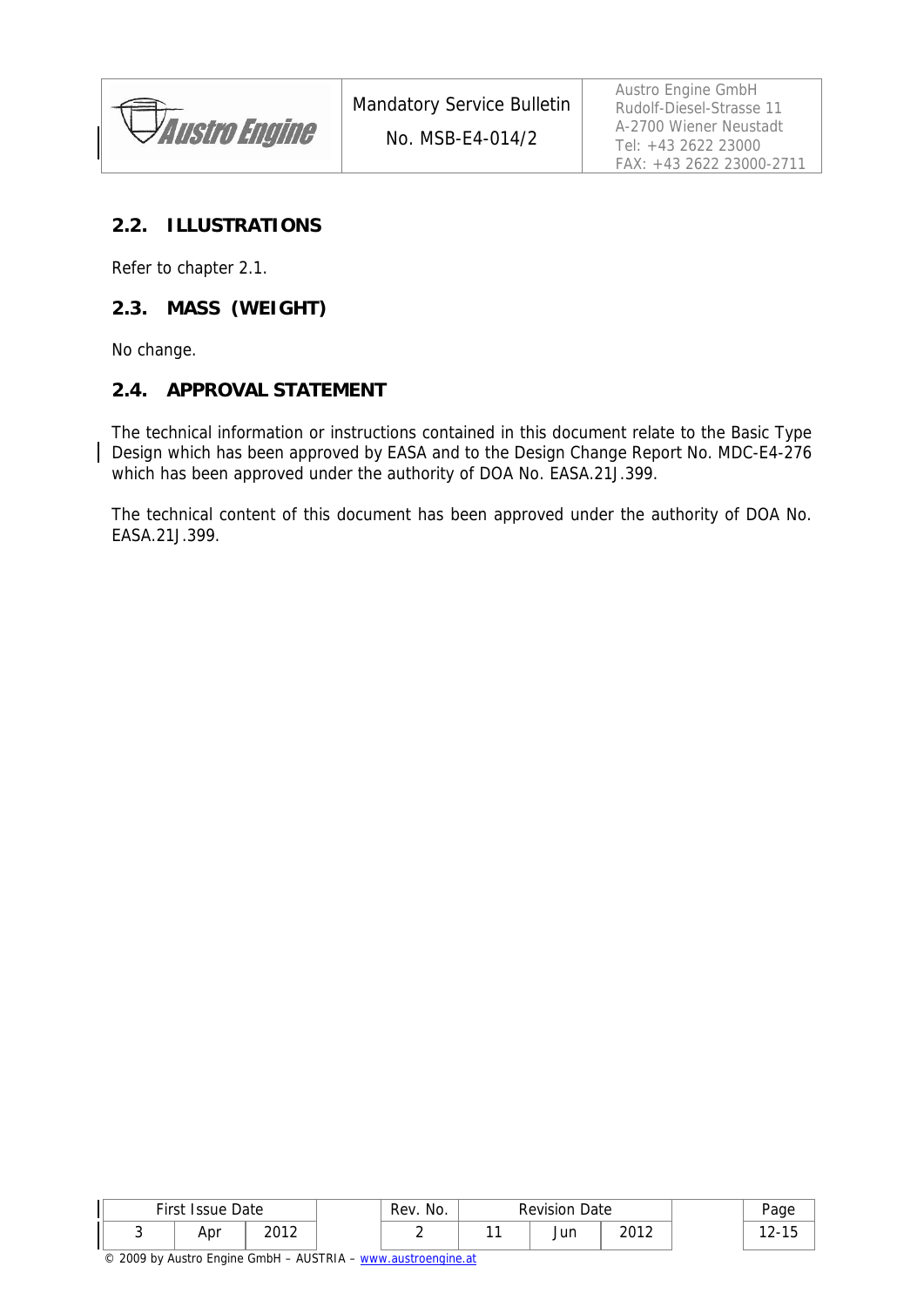

Austro Engine GmbH Rudolf-Diesel-Strasse 11 A-2700 Wiener Neustadt Tel: +43 2622 23000 FAX: +43 2622 23000-2711

## **3. PLANNING INFORMATION**

## **3.1. MATERIAL & AVAILABILITY**

| Amount         | <b>Part Name</b>                                 | <b>Part Number</b> | <b>Rev. Number</b> |
|----------------|--------------------------------------------------|--------------------|--------------------|
| 1              | <b>Banjo Fitting</b>                             | E4A-33-400-000     | 030                |
| $\overline{2}$ | Washer                                           | DIN7603-12x16x2.0  |                    |
| 1              | Injector Return Line                             | E4A-32-100-804     | 010                |
| 1              | Fire Sleeve $\varnothing$ 10mm x 200mm           | E4A-32-100-805     | 010                |
| 1              | Fire Sleeve Ø 13mm x 90mm                        | E4A-32-100-806     | 010                |
| 2              | Clamp (1-Ear clamp with insert<br>$8.5 - 10$ mm) | E4A-32-100-807     | 010                |
|                | <b>Heat Resistant/Sealant</b>                    | DOW_CORNING_736    |                    |

## **3.2. SPECIAL TOOLS**

No special tools required.

#### **3.3. LABOR EFFORT**

Replacement of Fuel Return Line: 1/2 hours

#### **3.4. CREDIT**

1/2 hour labor effort for installation (1 hour of labor effort is credited with EUR 68,- per working hour).

Parts mentioned in 3.1, except DOW\_CORNING\_736.

Transport of required parts is paid by AE.

| First<br>Date<br>Issue |     | Rev. No. | Date<br><b>Revision</b> |  |           | age  |           |
|------------------------|-----|----------|-------------------------|--|-----------|------|-----------|
| ັ                      | Apr | ากา า    |                         |  | .<br>Juli | າດ1າ | ιu<br>. ب |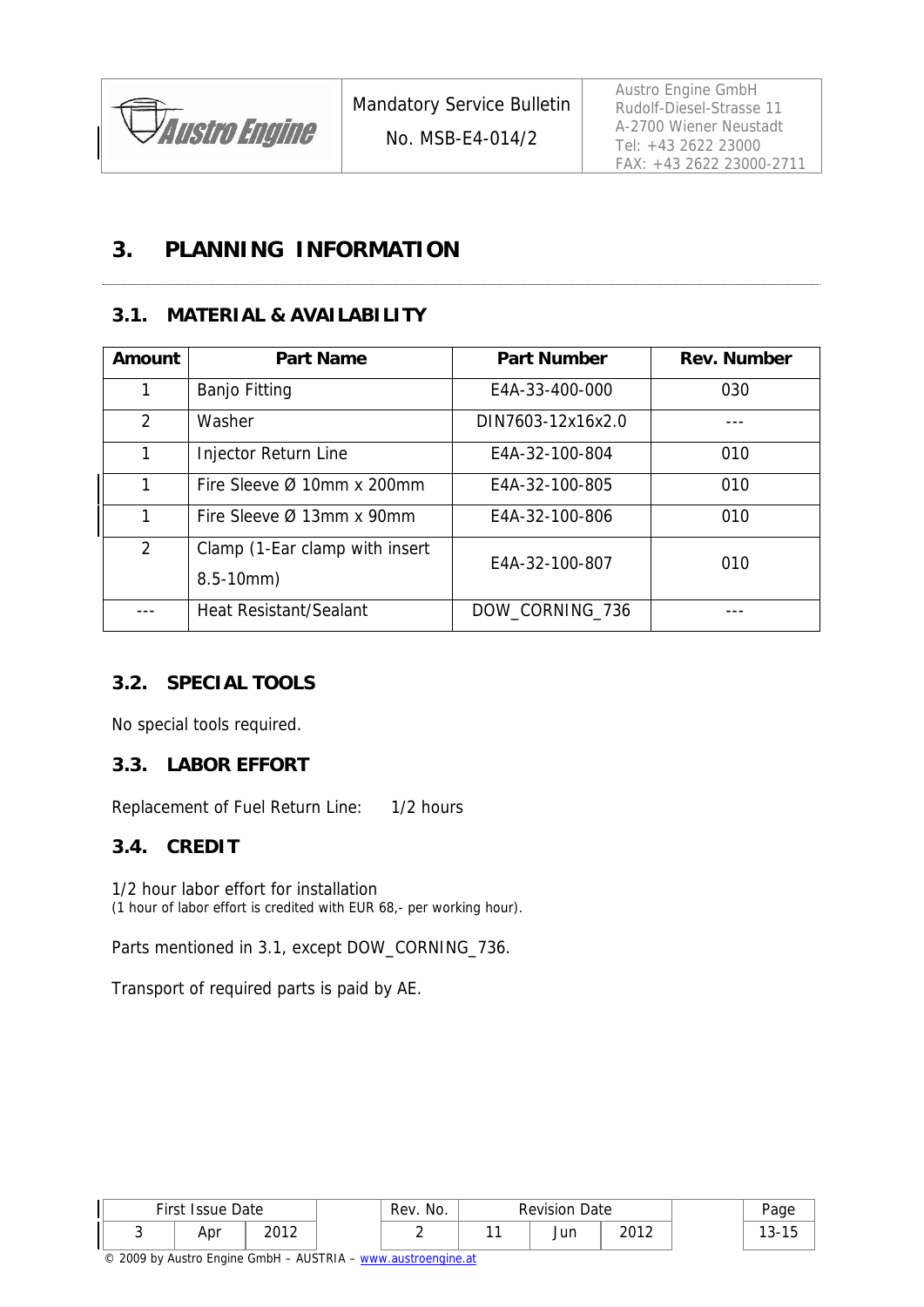

Austro Engine GmbH Rudolf-Diesel-Strasse 11 A-2700 Wiener Neustadt Tel: +43 2622 23000 FAX: +43 2622 23000-2711

## **4. REMARKS**

#### ■鑑 **NOTE:**

- o All measures must be carried out by a certified engine station and certified engine mechanic.
- o The accomplishment of the instructions shown under chapter 2.1 must be confirmed in the respective engine log book.
- o The accomplishment of the instructions must be carried out within the time of compliance according chapter 1.4.
- o In case of doubt please contact the Austro Engine GmbH After Sales Support (e-mail: service@austroengine.at; Tel: +43 2622 23000 2525).
- o For credit information contact Austro Engine GmbH After Sales Support (e-mail: service@austroengine.at; Tel: +43 2622 23000 2525)

## **5. EXPLANATORY NOTES**

#### **5.1. SYMBOL EXPLANATION**

**WARNING:** Disregarding these safety rules can cause personal injury or even death

 **CAUTION:** Disregarding these special instructions and safety measures can cause damage to the engine or other components.

**NOTE:** Additional note or instruction for better understanding of an instruction

## **6. APPENDIX**

None.

| First Issue Date |     | Rev. No. | <b>Revision Date</b> |  |     | aae  |    |
|------------------|-----|----------|----------------------|--|-----|------|----|
|                  | Apr | ากา า    |                      |  | Jun | 2012 | 4- |